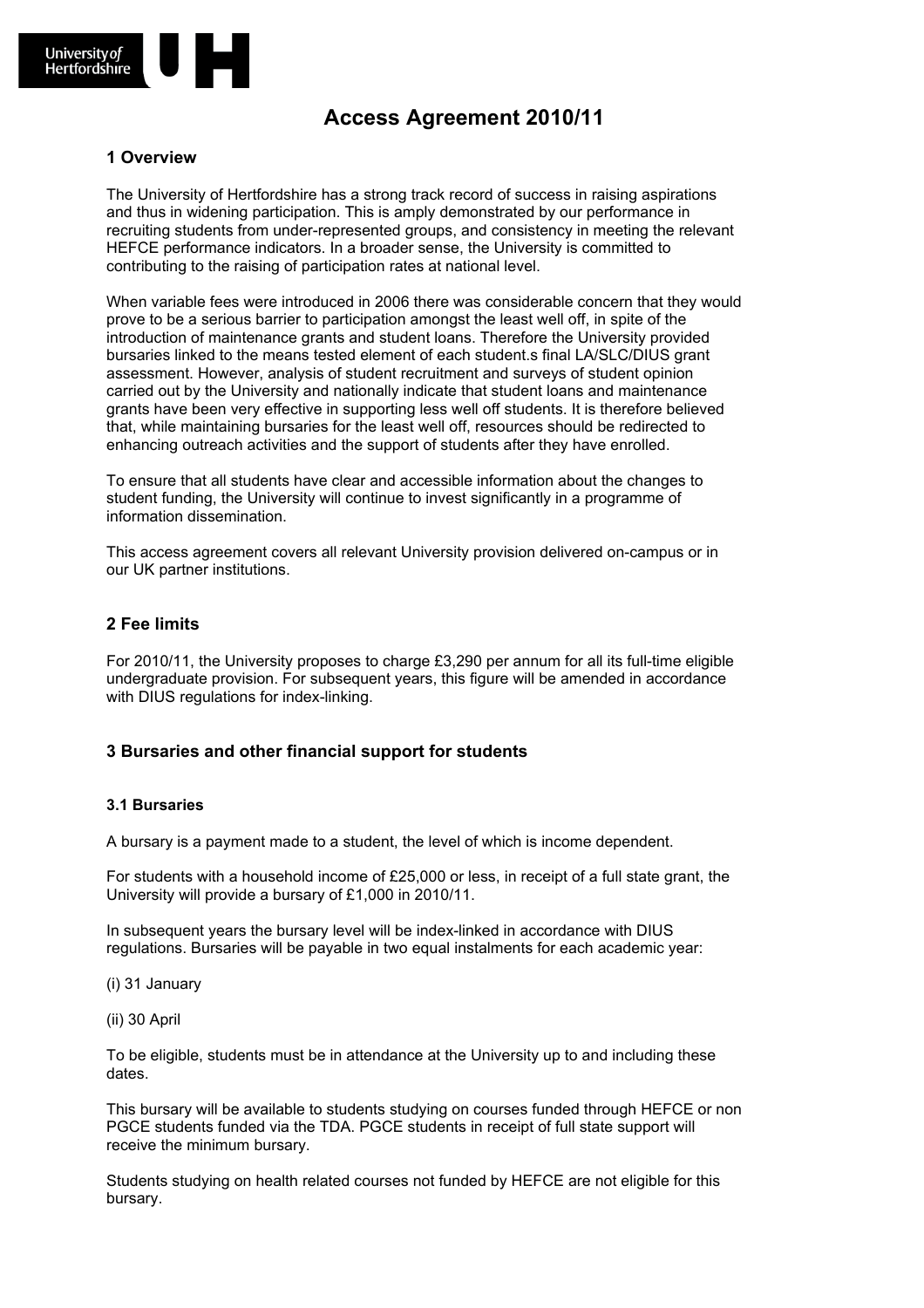Students on social work programmes in receipt of a DoH bursary are also not eligible for this bursary.

As a consequence of our successful widening participation activities, a significant proportion of our student population is expected to qualify for a bursary payment and we aim to maintain this student profile.

The University acknowledges that additional support may be needed by "Care Leavers.. The institution reviewed its support arrangements during 2006/7 and as a consequence has entered into an agreement with Hertfordshire County Council to introduce, on a pilot basis, a scheme to provide specific support to care leavers in Hertfordshire.

#### **3.2 Scholarships**

Scholarships are sums of money made available to students achieving high academic standards in specific areas. They may be subject-specific or donated by a benefactor for a particular programme of study. A student may be in receipt of a bursary and a scholarship: the two are not mutually exclusive.

A number of scholarships will be made available for specific subject areas within the University. We have also developed scholarships for students on foundation degrees and extended degrees offered through our partner colleges. For up-to-date information on the scholarships scheme, please refer to the University.s website: www.herts.ac.uk.

### **4 Provision of Information to Students**

The University recognises the importance of providing clear and transparent information on the financial arrangements for students. It will communicate information on fees, bursaries and scholarships to applicants and potential applicants in several different ways:

• The UH web site will include student finance web pages explaining the University.s policy on tuition fees and availability and eligibility of bursaries. Where appropriate the web pages will be linked to relevant external web sites.

• The University.s undergraduate prospectus will contain information explaining its policy on tuition fees, bursaries and scholarships.

• A separate leaflet will be available at higher education fairs or in response to enquiries.

• All University Open Days will have designated presentations and question/answer sessions on student finance.

• A facility for applicants to see Student Finance staff on an individual basis will be available.

• Education / Schools liaison activities – the University will continue to provide support in terms of workshops and briefings to schools, colleges and careers offices throughout the region.

Information provided will include factual details and case studies.

## **5 Outreach work**

At present, the University spends in excess of £1.2 million on outreach activities. As a result of the University.s widening participation strategy, the number of students recruited from our target groups – mature students, students from low participation neighbourhoods and students from social classes IIIM, IV, V – has met or exceeded our benchmarks. However, a significant reduction in Aimhigher funding will result in a reduction of outreach work unless funding is made available from other sources. In keeping with the new Aimhigher agenda, this outreach work will also be targeted to areas of serious under-participation and to those students who will benefit most from such activities. In that respect, the University.s close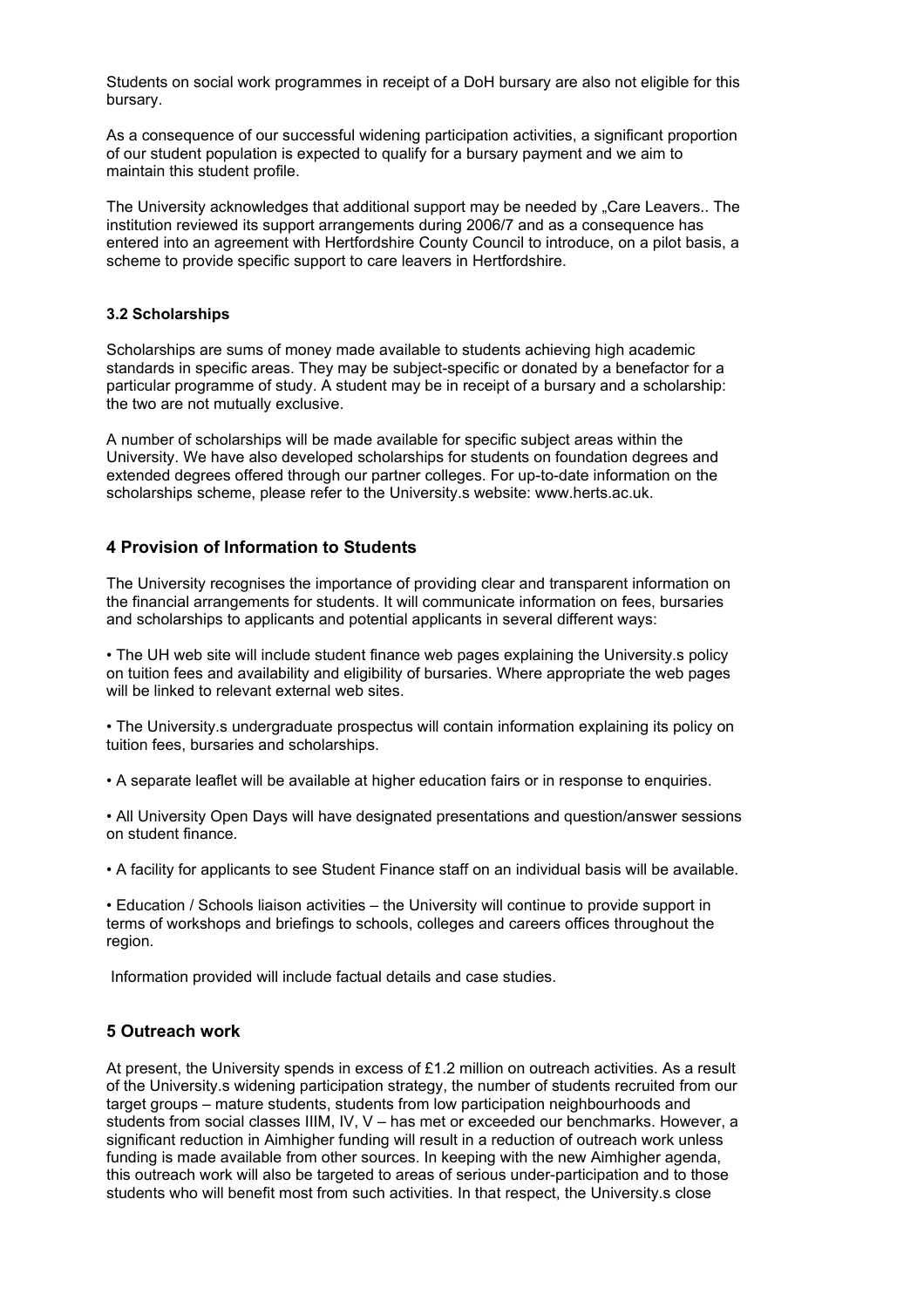links with the 14-19 Strategic Area Partnership Groups in Hertfordshire will be particularly valuable. The University.s involvement in programmes for Gifted & Talented students was expanded in 2009-10 and this level of activity will be maintained in 2010-11.

The University.s collaborative work with our local FE Colleges is a core element of our widening participation work. Fundamental to our widening participation strategy is the concept of partnership working – we engage with key stakeholders in the region who have an interface with the under-represented groups that we seek to attract into HE. In doing so, we can exploit the natural relationships which already exist and use them as a lever to raise aspirations. However, within the partnership framework, we also engage directly with pupils to provide them with experience of the University environment, to make HE more accessible and to dispel negative preconceptions, particularly in areas where there is a tradition of low participation in HE. Embedding of the progression work previously carried out by the Lifelong Learning Network is expected to be in place by 2010-11.

The provision of accessible, timely and co-ordinated information about all aspects of HE is vital to our success and we have a raft of communication activities aimed at young people, their parents/carers and teachers.

The University is a key player in the Aimhigher programme for Hertfordshire, in partnership with Connexions, the Learning and Skills Council, LA, schools and colleges.

The University has an established programme of support for schools and colleges designed to reach out to groups who might otherwise have been excluded from a University career. Specifically, this includes:

a) Regular briefings for school/college staff to ensure an understanding of current HE developments (examples include student finance, the UCAS tariff, value of key skills, writing references).

b) Liaison with four Consortium Colleges to foster links and support for students. progression to higher education from further education.

c) Development of the "Unibridge. course, which provides additional skills support for those who need it prior to their HE studies. This is jointly delivered by the University and its partner Colleges.

d) Wide-ranging support for careers activities in schools and colleges.

e) Liaison in respect of over thirty compact agreements (many in ... cold spots.) and setting up associated events through the year.

f) Vocational and Further Education Routes to Higher Education, based in the Further Education colleges, including work-based learning opportunities.

g) A range of talks for years 10 to 13 regarding University. These include "Getting into University.-usually year 11 or 12, "Admission Tutors View. about personal statements, "Finance" – year 12 or 13, The Student Experience. – year 11 or 12,  $\sqrt{2}$  Surviving with a child at University". – aimed at parents.

h) "Aimhigher. days for year 9 pupils where they work with students on the University campus to explore aspects of going to University.

i) Routine deployment of "Student Ambassadors, to talk to pupils at schools with low participation rates.

j) School visits to the University by year 9, 10, 11 and 12.

k) Supporting and implementing 14 – 19 pathfinder initiatives and events, for example three schools recently attended a "Work Related Learning. day  $-$  400 pupils and staff on the University.s campus.

I) Summer schools, e.g.  $\cdot$  "Artscool  $\cdot$  – particularly targeted at under-represented groups. m) University of Hertfordshire students acting as mentors for local primary school pupils – this is targeted at schools which have low rates of progression to higher education.

The mentoring programme covers year 6 to 13. The University also runs a welldeveloped "Hatfield Ahead, mentoring programme, supporting Year 6 pupils with their transition to secondary school.

### **6 Milestones**

HEFCE has well established performance indicators for widening participation. To date, the University has been very successful in exceeding or coming close to the HEFCE locationadjusted benchmarks for widening participation. This is demonstrated by the most recently published figures (2007/08) which are reproduced below: